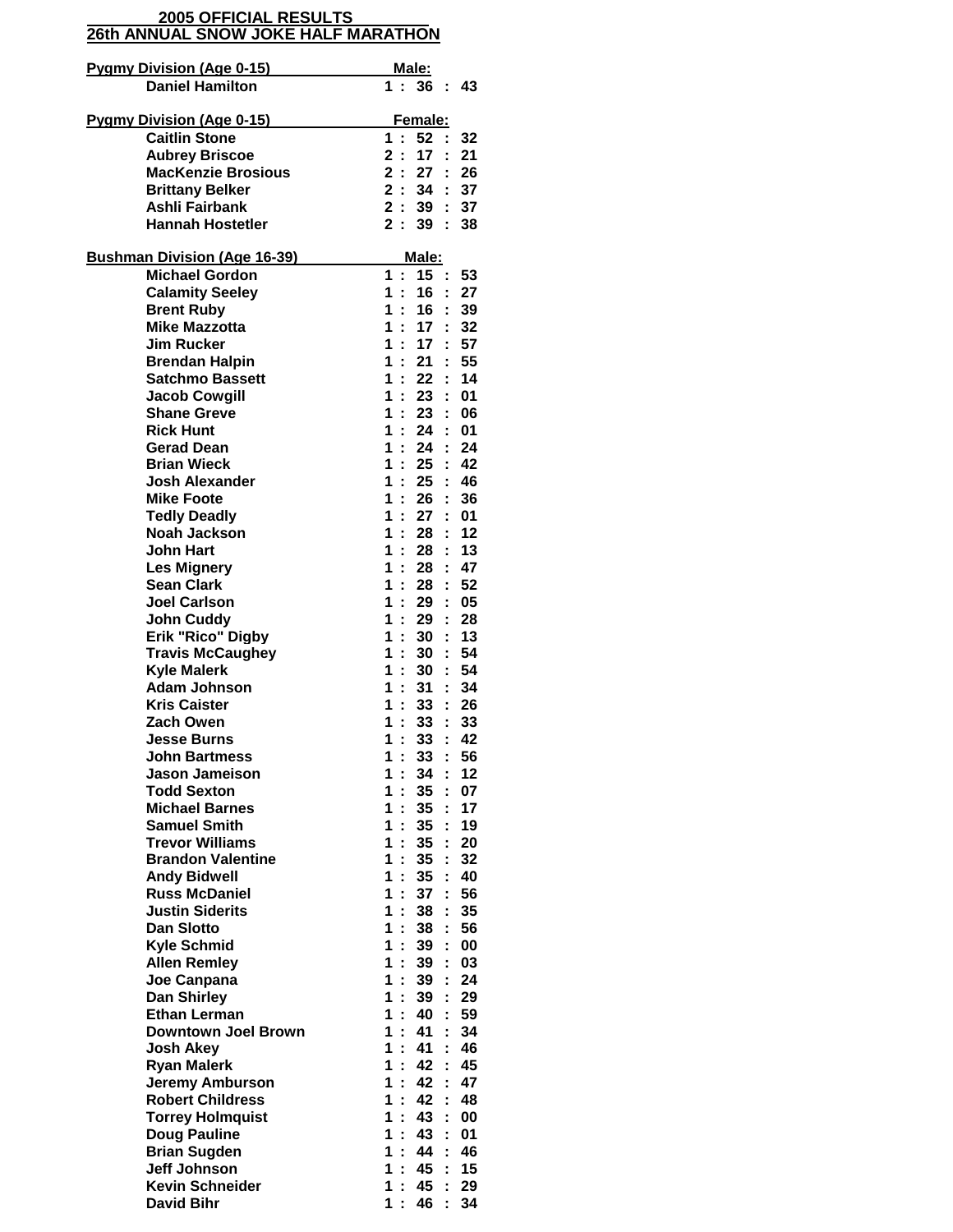| <b>Mike Jacobson</b>                            | 1              | ÷                   | 48              | 20<br>÷              |  |
|-------------------------------------------------|----------------|---------------------|-----------------|----------------------|--|
| <b>Jeff Bookwalter</b>                          | 1              | ÷                   | 49              | 22<br>÷.             |  |
| <b>Chris Sweenev</b>                            | 1              | ÷                   | 49              | 46<br>÷.             |  |
| <b>Brandon Grieve</b>                           | 1.             |                     | 49              | 56<br>÷              |  |
| Zach Roberts                                    | 1              | ř.                  | 49              | 57                   |  |
| <b>Mike Callaghan</b>                           | 1              | ÷                   | 50              | 11<br>÷              |  |
| <b>Mark Mabel</b>                               | 1              | ÷                   | 51              | 15<br>÷              |  |
| <b>Dan Crowell</b>                              | 1              | ÷.                  | 51              | 16<br>÷              |  |
| <b>David Ransom</b><br>Josh Mahan               | 1.<br>1.       | ÷                   | 51<br>52        | 55<br>÷              |  |
| <b>Kyle Dodson</b>                              | 1              | ÷                   | 52              | 10<br>÷<br>15<br>÷   |  |
| <b>Ryan Desautel</b>                            | 1              | ř.                  | 52              | 53<br>t              |  |
| <b>Mike Reynolds</b>                            | 1              | ÷                   | 55              | 15<br>÷              |  |
| <b>Bob Taylor</b>                               | 1              | ÷                   | 56              | 22<br>÷              |  |
| <b>Jay Wells</b>                                | 1              | Ì.                  | 57              | 21<br>÷              |  |
| T. J. Engstrom                                  | 1              |                     | 57              | 45<br>÷              |  |
| <b>Justin Walsh</b>                             | 1              |                     | 58              | 25                   |  |
| <b>Jason Cowan</b>                              | 1              |                     | 58              | 36                   |  |
| <b>Scott Dehnisch</b>                           | 1              | ÷                   | 58              | 56<br>÷              |  |
| <b>Devin Schmit</b>                             | 1              | ÷                   | 59              | ÷.<br>02             |  |
| <b>Brighton Hollis</b>                          | 1              | ÷                   | 59              | 50<br>÷              |  |
| <b>George Erickson</b>                          | 2:             |                     | 00              | 17<br>÷              |  |
| <b>Mark Duffey</b>                              |                | 2:                  | 01              | 30                   |  |
| <b>Jason Campbell</b>                           |                | 2:                  | 02              | 07<br>t              |  |
| <b>Christopher Castillo</b>                     |                | 2:                  | 02              | 53<br>÷              |  |
| <b>Joseph Harris</b>                            | $\overline{2}$ | $\mathcal{L}^{\pm}$ | 04              | ř.<br>17             |  |
| <b>Neil Akerstrom</b>                           |                | 2:                  | 05              | 42<br>÷              |  |
| Luke Johnson                                    | 2:             |                     | 06              | 39<br>÷              |  |
| <b>Tony Ward</b>                                | $\mathbf{2}$   | $\mathbf{r}$        | 07              | 10<br>÷              |  |
| Dan Brasington                                  |                | 2:<br>2:            | 07<br>07        | 11<br>÷<br>14        |  |
| <b>Kevin Cashman</b><br><b>Brian Schruth</b>    |                | 2:                  | 11              | 05<br>÷              |  |
| <b>Walter Winterwheat</b>                       |                | 2:                  | 12              | 55<br>÷              |  |
| <b>Kirk Crews</b>                               | 2:             |                     | 14              | 36<br>t              |  |
| <b>Vincent Rieger</b>                           | 2:             |                     | 19              | 06<br>÷              |  |
| <b>Matt Didsbury</b>                            |                | 2:                  | 20              | 40<br>÷              |  |
| <b>Chad Cline</b>                               | 2:             |                     | 20              | 40                   |  |
| Eric Belker                                     |                | 2:                  | 26              | ÷<br>04              |  |
| <b>Dalen Aichlmayr</b>                          |                | 2:                  | 50              | 23<br>÷.             |  |
| <b>Isaac Aichlmayr</b>                          | $\overline{2}$ | ÷                   | 58              | 42<br>÷              |  |
|                                                 |                |                     |                 |                      |  |
| <b>Bushman Division (Age 16-39)</b>             |                |                     | Female:         |                      |  |
| <b>Rhea Fuller</b>                              | 1.             | ÷.                  | 29              | 02<br>t              |  |
| <b>Kayleen Uibel</b>                            | 1              | ř.                  | 30              | 14<br>÷              |  |
| <b>Jenny Newton</b>                             | 1              | ÷.                  | 30              | ÷.<br>15             |  |
| <b>Emily Herndon</b>                            | 1              | ÷.                  | 32 <sub>2</sub> | t.<br>28             |  |
| <b>Deborah McCauley</b>                         | 1.             | ÷.                  | 33 <sup>2</sup> | 35<br>t.             |  |
| <b>Kristin Voisin</b>                           | 1<br>1         | ÷                   | 37<br>37        | 04<br>t.<br>27       |  |
| <b>Becky Barnes</b><br><b>Corey Schmid</b>      | 1              | ÷.                  | 38              | ÷<br>55<br>÷         |  |
| <b>Kathy Peterson</b>                           | 1              | ÷                   | 39              | 26<br>ř.             |  |
| <b>Jamie Schuster</b>                           | 1              | ÷.                  | 39              | ÷.<br>26             |  |
| <b>Erin Ford</b>                                | 1              | ÷.                  | 39              | 40<br>t.             |  |
| <b>Cailie Fura</b>                              | 1              |                     | 39              | 43<br>t.             |  |
| <b>Rebecca Rising</b>                           | 1              | ÷                   | 41              | 26<br>÷.             |  |
| <b>Rebecca Sorg</b>                             | 1              | ÷.                  | 41              | 47<br>ř.             |  |
| <b>Jessica Sargent</b>                          | 1              | ÷.                  | 42              | 14<br>ř.             |  |
| <b>Hot Dog</b>                                  | 1              | ÷.                  | 42              | 47<br>÷.             |  |
| <b>Darr Tucknott</b>                            | 1              | ÷.                  | 45              | 23<br>t.             |  |
| Katie Kleinhesselink                            | 1.             |                     | 46              | 02<br>t.             |  |
| <b>Kim Myers</b>                                | 1              | ÷                   | 46              | 15<br>t.             |  |
| <b>Laura Morin</b>                              | 1              | ÷.                  | 46              | 23<br>t.             |  |
| <b>Jennifer Huguet</b>                          | 1              | ÷.                  | 46              | 24<br>÷.             |  |
| <b>Riki Peacock</b>                             | 1              | ÷.                  | 47              | ÷.<br>08             |  |
|                                                 |                | ÷.                  | 47              | 09<br>÷.             |  |
| <b>Amy Temes</b>                                | 1              |                     |                 |                      |  |
| <b>Robin Shropshire</b>                         | 1.             | ÷                   | 48              | 25<br>t.             |  |
| <b>Megan Luther</b>                             | 1              | ÷                   | 48              | 41<br>÷.             |  |
| <b>Dill Pickle</b>                              | 1              | ÷.                  | 49              | 23<br>t.             |  |
| <b>Andrea Grieve</b><br><b>Catherine Splane</b> | 1<br>1.        | ÷.<br>÷.            | 49<br>50        | 57<br>÷.<br>÷.<br>21 |  |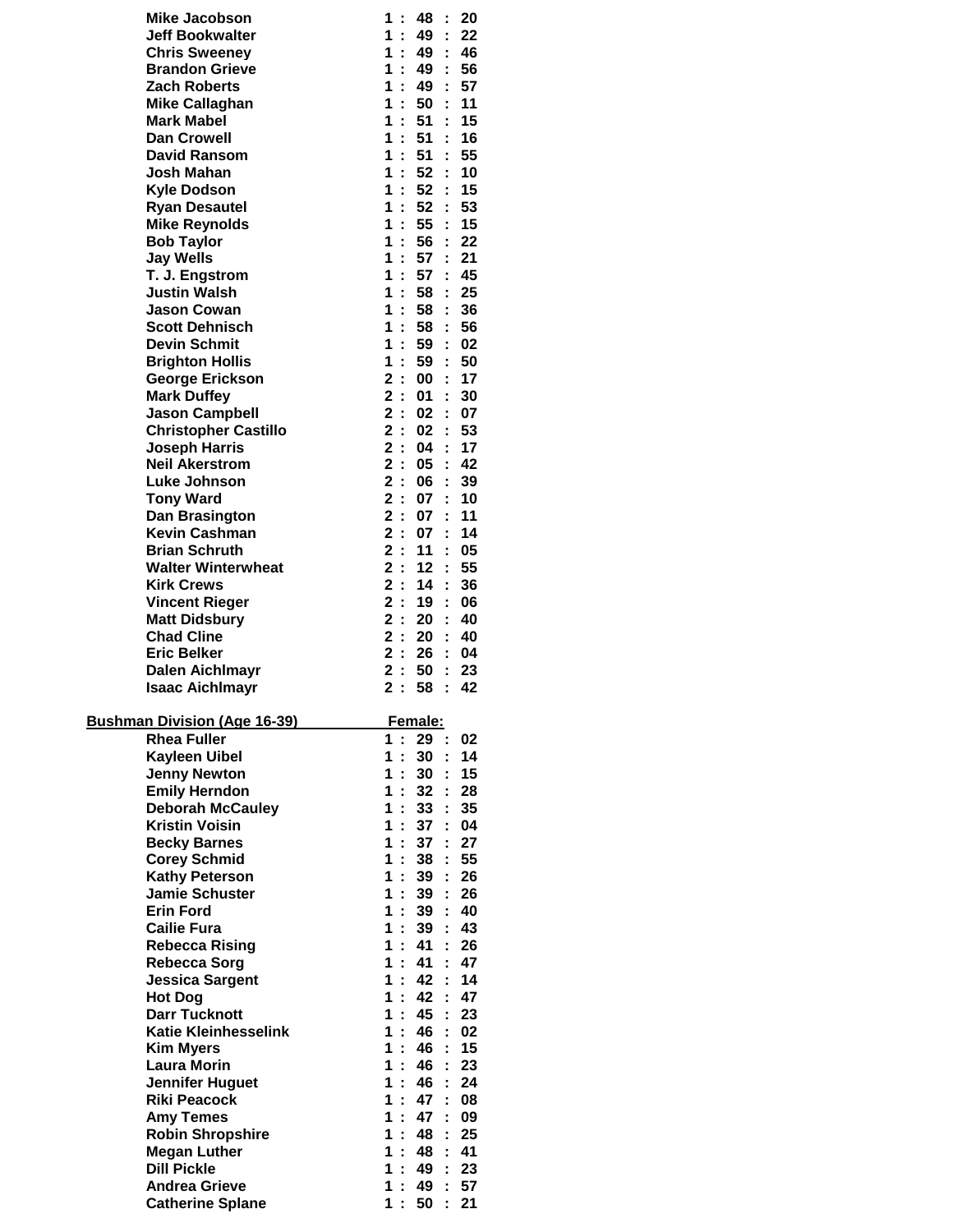| <b>Neketa Seeley</b>                           | 1<br>t                                                              | 50<br>t            | 38       |
|------------------------------------------------|---------------------------------------------------------------------|--------------------|----------|
| <b>Jennifer Sauer</b>                          | ř,<br>1.                                                            | 50<br>Ì,           | 40       |
| <b>Emily Gustafson</b>                         | 1.<br>÷.                                                            | 51<br>÷            | $-17$    |
| <b>Ashley Gavin</b>                            | 1.<br>÷<br>1                                                        | 51<br>t            | 30       |
| <b>Shirley Hall</b><br><b>Melissa Kuckler</b>  | ÷<br>1<br>÷                                                         | 51<br>t<br>51      | 42<br>51 |
| Karla Hambelton                                | $\mathbf 1$<br>ċ                                                    | ÷<br>52<br>t       | 16       |
| <b>Rachel Elkon</b>                            | $\mathbf 1$<br>ċ                                                    | 52<br>t            | 28       |
| Kaci Briggeman                                 | 1.<br>÷                                                             | 52<br>÷            | 29       |
| <b>Poppy Toeckes</b>                           | $\mathbf{1}$<br>÷                                                   | 52<br>÷            | 38       |
| Joann Hogan                                    | 1<br>÷                                                              | 52<br>t            | 49       |
| <b>Rebekah Griffin</b>                         | $\mathbf{1}$<br>÷.                                                  | 53<br>t            | 48       |
| <b>Valerie Goss</b>                            | $\mathbf 1$                                                         | 53                 | 59       |
| <b>Meredith Ruland</b>                         | $\mathbf 1$<br>ř,                                                   | 54<br>t            | 00       |
| Alicia Arrigoni                                | $\mathbf 1$<br>÷.                                                   | 54<br>ř.           | - 13     |
| <b>Jillian Von Eschen</b>                      | $\mathbf 1$<br>÷                                                    | 54<br>÷            | 30       |
| Kathleen Hanson                                | 1<br>÷                                                              | 54<br>t            | 48       |
| <b>Em Kendrick</b>                             | 1.<br>t,                                                            | 54<br>t            | 49       |
| <b>Roula Rentzios</b>                          | 1<br>t                                                              | 55<br>t            | 19       |
| <b>Courtney Fnesner</b>                        | 1.<br>ċ                                                             | 56<br>t            | 38       |
| <b>Jessica Kehoe</b>                           | $\mathbf{1}$<br>ř.                                                  | 56<br>Ì.           | 56       |
| <b>Amy Winninghoff</b>                         | 1<br>÷<br>1                                                         | 57:<br>57          | 20       |
| <b>Keri Murray</b><br><b>Celeste Bolin</b>     | ÷<br>$\mathbf{1}$                                                   | ÷.<br>57           | 38<br>41 |
| <b>Shannon Wagner</b>                          | t,<br>1<br>÷                                                        | t,<br>58           | 53       |
| <b>Laurie Ashley</b>                           | $\mathbf 1$<br>Ì.                                                   | 59<br>Ì.           | 01       |
| Dana Green                                     | ċ,<br>1.                                                            | 59<br>ċ            | 01       |
| <b>Maria Pace</b>                              | $\mathbf 1$<br>ř,                                                   | 59<br>÷            | 13       |
| Lori Johnson                                   | 1<br>÷                                                              | 59<br>t            | 17       |
| Kerri Hanson                                   | 1<br>÷                                                              | 59<br>t            | 19       |
| <b>Renee Noffke</b>                            | 1<br>÷                                                              | 59<br>t            | 58       |
| <b>Daylene Wilson</b>                          | 2:                                                                  | 00<br>t            | 06       |
| <b>Kathyrn Stevenson</b>                       | 2:                                                                  | 00<br>Ì.           | 20       |
| <b>Kat Sup</b>                                 | 2:                                                                  | 00<br>÷            | 20       |
| <b>Tamara Solari</b>                           | 2:                                                                  | 00<br>÷            | 26       |
| <b>Melinda Ryser</b>                           | $\overline{\mathbf{2}}$<br>$\ddot{\phantom{a}}$                     | 00<br>t            | 26       |
| <b>Kelly Haas</b>                              | 2:                                                                  | 00                 | 35       |
| <b>Amber Harvey</b>                            | 2:                                                                  | $00\,$<br>t        | 44       |
| Rebecca Preleyko                               | 2:                                                                  | 00<br>÷            | - 46     |
| <b>Shaundra Schaff</b>                         | 2:                                                                  | 01                 | : 24     |
| <b>Kimberly Buls</b>                           | $\overline{2}$<br>÷.                                                | 01                 | 38<br>t. |
| <b>Janina Bradley</b><br><b>Robin Anderson</b> | 2<br>÷<br>$\mathbf 2$<br>$\ddot{\phantom{a}}$                       | 02<br>÷            | 12<br>58 |
| <b>Terry Paulish</b>                           | 2:                                                                  | 02<br>t<br>03<br>t | 08       |
| <b>Jenna Bates</b>                             |                                                                     |                    |          |
|                                                |                                                                     |                    |          |
|                                                | 2:                                                                  | 03<br>t            | 44       |
| <b>Casey Teske</b>                             | $\overline{\mathbf{2}}$<br>$\overline{1}$                           | 03<br>t            | 48       |
| <b>Sara Smith</b>                              | $\overline{\mathbf{2}}$<br>÷                                        | 04<br>t            | 21       |
| <b>Melody Martinsen</b><br><b>Amanda Knoll</b> | $\overline{\mathbf{2}}$<br>$\ddot{\phantom{a}}$                     | 04<br>t<br>t       | 21       |
| <b>Lauren Harris</b>                           | $\overline{\mathbf{2}}$<br>÷<br>$\mathbf 2$<br>$\ddot{\phantom{a}}$ | 05<br>05<br>t      | 00<br>43 |
| <b>Shannon Rucker</b>                          | $\overline{\mathbf{2}}$                                             | 06<br>t            | 40       |
| <b>Katie Little</b>                            | $\overline{\mathbf{2}}$<br>Ì.                                       | ċ<br>07            | 10       |
| <b>Janice Heil</b>                             | $\overline{\mathbf{2}}$<br>÷                                        | 07<br>t            | 25       |
| <b>Elaine Dahl</b>                             | $\overline{2}$<br>÷                                                 | 07<br>t            | 35       |
| <b>Becky Kyle</b>                              | $\overline{\mathbf{2}}$<br>$\ddot{\phantom{a}}$                     | 08<br>t            | 38       |
| <b>Sarah Cobler</b>                            | $\overline{\mathbf{2}}$<br>÷                                        | 09<br>t            | 04       |
| <b>Quincie Albrecht</b>                        | $\overline{\mathbf{2}}$<br>$\ddot{\phantom{a}}$                     | 09<br>t            | 37       |
| <b>Brett Stevenson</b>                         | $\overline{\mathbf{2}}$<br>$\ddot{\phantom{a}}$                     | 10<br>Ì.           | 33       |
| <b>Katie Howells</b>                           | $\overline{\mathbf{2}}$<br>$\ddot{\phantom{a}}$                     | 11<br>t            | 52       |
| <b>Jane O'Driscoll</b>                         | $\overline{\mathbf{2}}$<br>$\ddot{\phantom{a}}$                     | 13<br>t            | 32       |
| <b>Karen Powell</b>                            | $\overline{\mathbf{2}}$<br>$\ddot{\phantom{a}}$                     | 13<br>t            | 33       |
| <b>Rochelle Plover</b>                         | 2:                                                                  | 15<br>Ì            | 20       |
| <b>Stacy Cummings</b>                          | 2:                                                                  | 15<br>t            | 35       |
| <b>Chris LaRue</b>                             | $\overline{\mathbf{2}}$<br>$\ddot{\phantom{a}}$                     | 15<br>Ì.           | 51       |
| <b>Tanya Lohen</b>                             | $\overline{\mathbf{2}}$<br>$\mathbb{R}^2$                           | Ì.<br>16           | 24       |
| <b>Abby Shepherd</b><br><b>Nicole Olson</b>    | $\mathbf 2$<br>$\ddot{\phantom{a}}$<br>2<br>÷                       | t<br>16<br>17<br>t | 25<br>41 |
| Mara Johnson                                   | 2:                                                                  | 19<br>t            | 41       |
| <b>Sheila Winters</b>                          | 2:                                                                  | 20                 | 20       |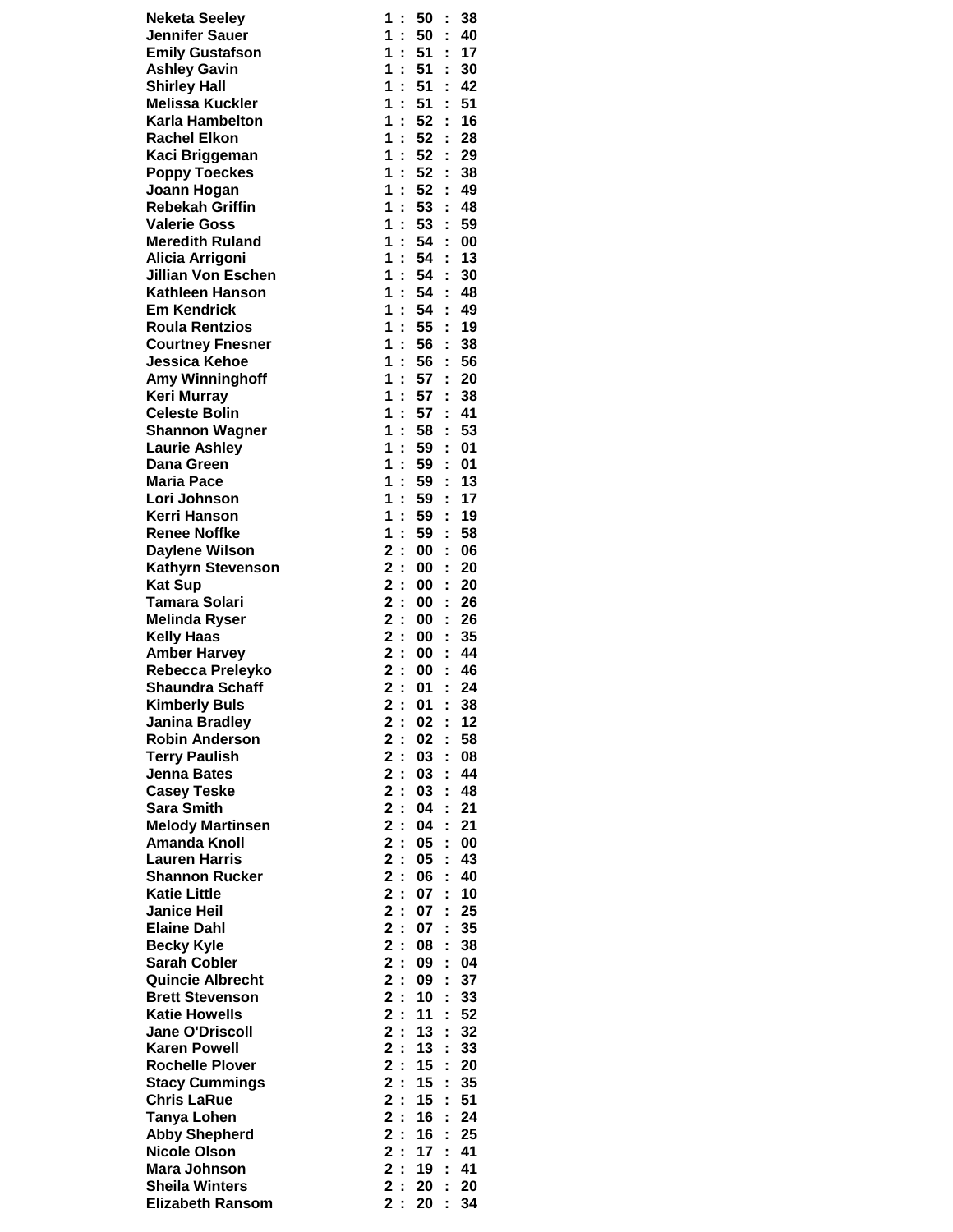| <b>Amy Kingfisher</b>                      | 2<br>$\ddot{\phantom{a}}$        | 20              | 35<br>t            |
|--------------------------------------------|----------------------------------|-----------------|--------------------|
| <b>Tricia Opstad</b>                       | 2:                               | 22:             | 15                 |
| <b>Jessica Roberts</b>                     | 2:                               | 24              | 04<br>÷            |
| <b>Wendy Weaver</b>                        | 2:                               | 24              | 06<br>÷            |
| <b>Kortnee Prevost</b>                     | 2:                               | 24              | 07<br>÷            |
| <b>Alaina Garcia</b>                       | 2:                               | 32              | 06                 |
| <b>Molly Christensen</b>                   | 2:                               | 34              | ÷<br>46            |
| <b>Ginet Owen</b>                          | 2:                               | $34$ :          | 47                 |
| <b>Becky Weaver</b>                        | 2:                               | $34$ :          | 48                 |
| <b>Chanteel Nouemberg</b>                  | 2:                               | 48              | 54<br>÷            |
| <b>Marni Cowan</b>                         | 2:                               | 50              | 18<br>÷            |
| <b>Kim Holiday</b>                         | 2:                               | 51              | 12                 |
| Kari Musgrove                              | 2:                               | 59              | 14<br>÷.           |
|                                            |                                  |                 |                    |
| <u> Zulu Division (Age 40 &amp; Over)</u>  |                                  | <u>Male:</u>    |                    |
| <b>Jeff Flury</b>                          | 1<br>$\mathcal{L}_{\mathcal{A}}$ | 25:<br>26       | 04                 |
| <b>Tom DeLuca</b>                          | 1<br>÷<br>1                      | 27              | 56<br>42           |
| Luigi Johnson<br><b>Scott Gaiser</b>       | ÷<br>1                           | 27              | ÷<br>43<br>÷       |
| <b>Geno Bassette</b>                       | ÷<br>1<br>$\mathbf{r}$           | 30              | 59<br>÷            |
| <b>Steve Gideon</b>                        | 1<br>÷                           | 31              | ÷<br>28            |
| <b>Steve Garcia</b>                        | 1<br>$\cdot$ :                   | 31              | 45<br>÷            |
| John Hallsten                              | 1<br>$\ddot{\phantom{a}}$        | 32              | 21<br>÷            |
| <b>David Dillon</b>                        | 1<br>÷                           | 32              | 39<br>÷            |
| <b>John Dudek</b>                          | 1<br>÷                           | 34              | 20<br>÷            |
| <b>Don Malerk</b>                          | 1<br>÷                           | 34:             | 26                 |
| <b>Robert Rasmussen</b>                    | 1<br>÷                           | 35              | 13<br>$\mathbf{r}$ |
| <b>Mobly Johnson</b>                       | 1<br>÷                           | 35              | 24<br>÷            |
| Dave Norman                                | 1<br>$\ddot{\phantom{a}}$        | 36              | 16<br>t            |
| <b>John Weston</b>                         | 1<br>÷                           | 37              | 02<br>÷            |
| <b>Paul Fura</b>                           | 1<br>÷                           | 37              | 29                 |
| <b>David Mueller</b>                       | 1<br>$\ddot{\phantom{a}}$        | 37              | 58<br>t            |
| <b>Gordy Pace</b>                          | 1<br>÷                           | 38              | 29<br>÷            |
| <b>Rick Wills</b>                          | 1<br>÷                           | 39              | 48<br>÷            |
| <b>Cyle Wold</b>                           | 1<br>$\cdot$ :                   | 40              | 14                 |
| Jim Ryan                                   | 1<br>÷                           | 40              | 46<br>÷            |
| <b>Kurt Buchl</b>                          | 1<br>÷                           | 42              | 42<br>÷            |
| <b>Glenn Govertsen</b>                     | 1<br>$\mathbf{r}$                | 42              | ÷<br>54            |
| <b>Stuart White</b>                        | 1<br>$\mathbf{r}$                | 43              | 38<br>÷            |
| Jim Johnson                                | 1<br>ř.                          | 44              | ÷.<br>11           |
| <b>Ron Schlagenhaufer</b>                  | 1<br>t.                          | 45              | 51<br>÷.           |
| <b>Tim Marchant</b>                        | 1<br>÷,                          | 47              | 15                 |
| <b>Stephen Lodmell</b>                     | 1<br>÷                           | 47              | 48<br>t            |
| <b>Michael Moulton</b>                     | 1<br>$\sim$                      | 48              | 24<br>÷            |
| <b>Rick Bandy</b>                          | 1<br>$\mathbf{r}$                | 48              | ř,<br>45           |
| <b>Charlie Adams</b>                       | 1<br>$\mathbf{r}$                | 49              | ř.<br>13           |
| <b>Stephan Velarde</b>                     | 1:                               | 50              | 16<br>÷            |
| <b>Rick Spady</b>                          | 1<br>$\cdot$ :                   | 50              | 43<br>t            |
| <b>Bruce Mikesell</b>                      | 1<br>$\cdot$ :                   | 51              | 12<br>÷            |
| <b>Lar Autio</b>                           | 1<br>÷.                          | 53              | 01<br>Ì.           |
| <b>Ray Hunthausen</b>                      | 1<br>$\ddot{\phantom{a}}$        | 53              | Ì.<br>13           |
| <b>Robert Sims</b>                         | 1<br>$\mathbf{r}$                | 53              | 54<br>÷            |
| <b>Rod Briske</b>                          | 1<br>$\mathbf{r}$                | 55              | 43<br>÷            |
| <b>Bob Hayes</b>                           | 1<br>÷                           | 55              | 46<br>÷            |
| <b>John Flink</b>                          | 1<br>$\mathcal{I}$               | 56              | 23<br>÷            |
| <b>Tom Nerison</b>                         | 1<br>$\mathbf{r}$                | 58              | 09                 |
| <b>Dave Hollis</b>                         | 1<br>$\ddot{\phantom{a}}$        | 59              | 51<br>ř.           |
| <b>David Hirschfeld</b>                    | $\mathbf 2$<br>$\mathcal{L}$     | 00              | ÷.<br>18           |
| Clothman                                   | 2:                               | 00              | 27<br>÷            |
| <b>Mike Kleese</b>                         | $\mathbf 2$<br>÷                 | 00              | 44<br>t            |
| <b>Vic Mortimer</b>                        | 2:                               | 02              | 03<br>÷            |
| <b>Jerry Fletcher</b>                      | 2:                               | 02              | 04<br>÷            |
| <b>Walter Max</b>                          | 2:                               | 03              | Ì.<br>10           |
| <b>Ken Von Eschen</b><br><b>Carl Clark</b> | 2:<br>2:                         | 04              | ř,<br>26           |
|                                            | 2:                               | 09<br>09        | 08<br>÷<br>49      |
| Doug Hill<br><b>Patrick Schruth</b>        | 2:                               | 11              | ÷<br>03            |
| <b>Mike Nelson</b>                         | 2:                               | 11              | 30<br>t            |
| <b>Chris Tenny</b>                         | 2:                               | 13 <sup>1</sup> | ř.<br>47           |
| <b>Paul Tikalsky</b>                       | 2:                               | 14              | ÷.<br>36           |
|                                            |                                  |                 |                    |